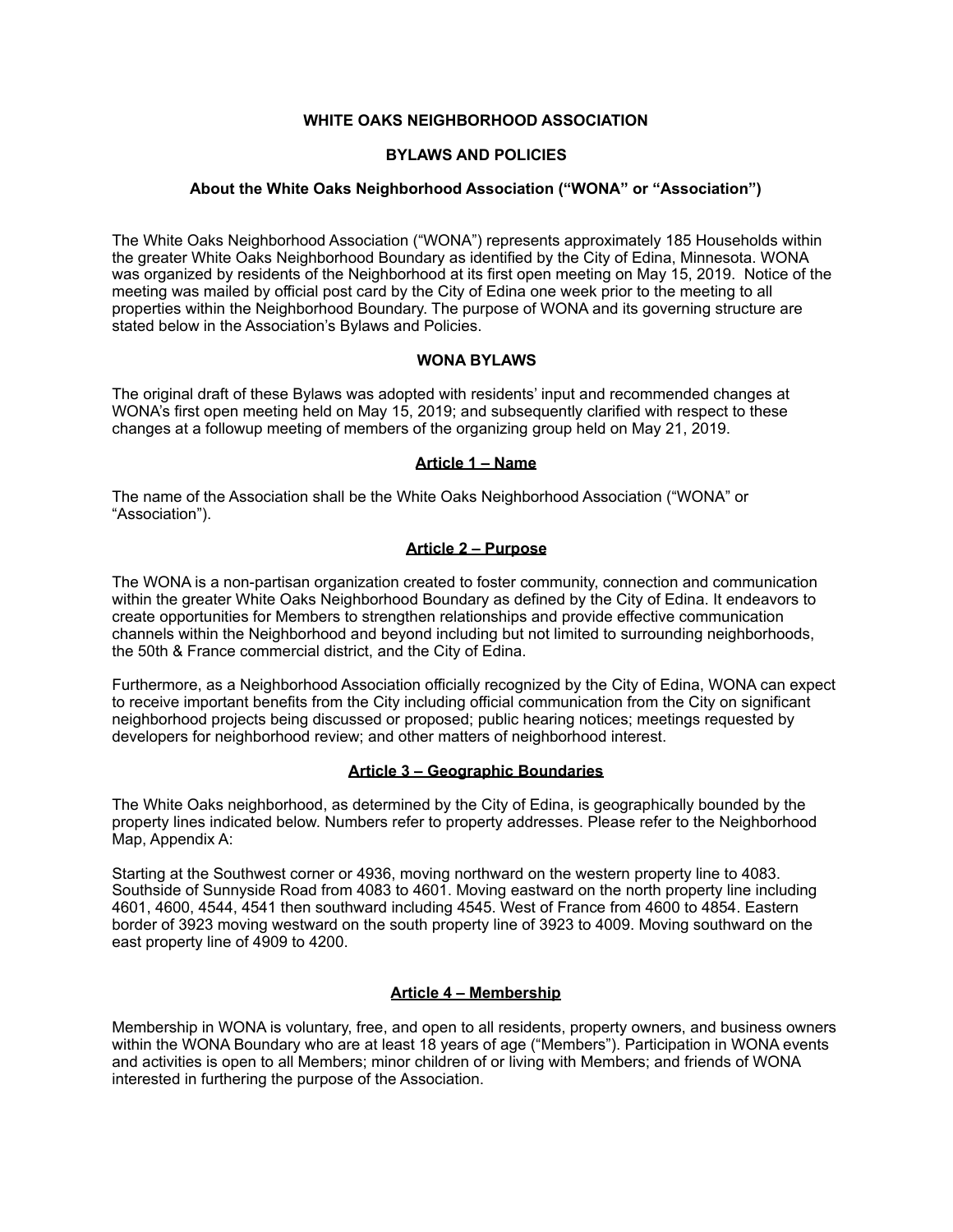### **Article 5 – Steering Committee**

The Association shall elect five (5) Members to be active participants of the Association (the "Steering Committee"). The Steering Committee shall plan and conduct all Association meetings, take action between meetings on issues identified at the Annual Meeting, and act on time-sensitive matters with agreement of a majority of its members.

Steering Committee members shall serve, unpaid, for two (2) calendar years from their election at an Annual Meeting. Whenever possible, the Steering Committee shall attempt to stagger the terms of its Members to ensure continuity within the committee.

The Steering Committee has the ability to establish and appoint any such additional sub-committees it deems necessary to properly support the goals and functions of the Association.

Guiding practices of the Steering Committee include:

- 1. A Steering Committee member may be relieved of their duties by a majority vote of the Steering Committee or at a special meeting or Annual Meeting by a quorum vote of Members present and voting. (Please refer to Article 7 - Voting)
- 2. A Steering Committee member who misses three (3) consecutive Steering Committee meetings without prior notice will be deemed to have resigned from the Steering Committee.
- 3. A Steering Committee member who is no longer a Member must resign from the Steering Committee.
- 4. A Steering Committee member may resign from the committee by giving written notice to the committee.
- 5. In the event of a vacancy on the Steering Committee, the Steering Committee shall appoint another Member to the committee for the remainder of the vacated term.

#### **Article 6 - Meetings**

The Annual Meeting of the Association shall be held in the fall of each year. The date, time, and location of the meeting shall be determined by the Steering Committee and notice of the Annual Meeting shall be provided to Members, in accordance with Association Policies, at least two weeks prior to the meeting. The business of the Annual Meeting will be determined by the Steering Committee to include election of new Steering Committee members, discussion of Neighborhood concerns and issues, and planning of Neighborhood events.

General or special meetings may be called by the Steering Committee. Notice of these meetings shall be provided to Members, in accordance with Association Policies, at least two weeks prior to the meeting.

Steering Committee and/or other subcommittee meetings shall be held on dates, times and places as determined by the respective committees. The Steering Committee and Subcommittees shall designate a member to keep minutes for its respective meetings and shall make these minutes available to Members at the Annual Meeting or upon request.

#### **Article 7 - Voting**

All actions of the Association and the Steering Committee shall be decided by a majority quorum vote of those Members (including Steering Committee and Members of the Association) who are present and voting. At least seven (7) Members are required for quorum. Voting by proxy is not allowed except in the case of a predefined issue a Member's vote may be submitted on a written and signed statement that is brought to an Annual Meeting, special meeting, or general meeting by another Member. Voting online or by email may be considered in exceptional circumstances when an in-person meeting cannot be organized for time-sensitive matters.

Any property owned by a legal entity (i.e. other than in an individual[s] name) shall be limited to one vote for said property.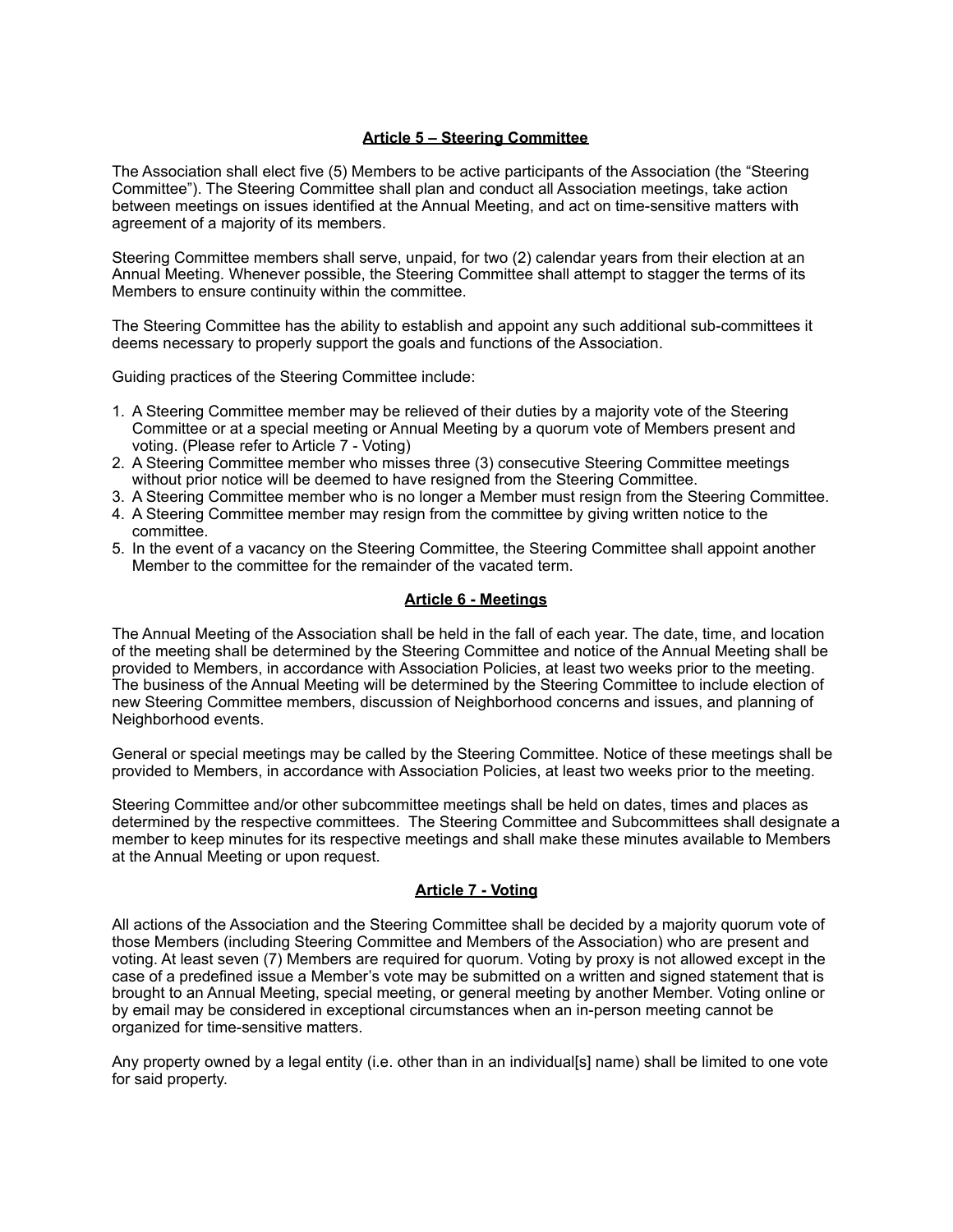#### **Article 8 – Amendment of Bylaws**

These Bylaws may be amended at an Annual Meeting of the Association by a majority quorum vote of Steering Committee members and any interested Members of the Association who are present and voting.

## **Article 9 – Nondiscrimination**

WONA will not discriminate with regard to membership or participation and/or treatment of Members or non-members based on any factor including race, color, creed, religion, age, gender, sexual orientation, general expression, marital status, disability, status with regard to public assistance, familial status or national origin in connection with employment, housing and real property, public accommodations, public services, credit and education.

## **WONA POLICIES**

The following Policies were developed and approved by WONA's Steering Committee and may be amended, as necessary, by WONA's Steering Committee.

## **Use of the Name**

Neither the White Oaks Neighborhood Association name nor its acronym WONA may be used in connection with solicitation for donations, whether financial or in-kind, or be used in connection with another group, organization, or event without the prior approval of the Steering Committee.

#### **Funding**

WONA will not charge membership dues. Membership fees for events/activities that do not include voting on WONA business shall be voluntary and not preclude any Member from participating in WONA. The Steering Committee shall establish and maintain a deposit account in order to accept, hold, and dispense monetary donations and or event/activity fees. These funds, with the prior approval of the Steering Committee, may be used to further the purpose of WONA. The Steering Committee shall appoint a Treasurer and a co-signor to administer these funds.

#### **Directory**

The Steering Committee shall maintain a Directory of WONA Members. Friends of WONA interested in furthering the purpose of the Association are welcome to be included in the Directory upon request.

The Directory will include the names and street addresses of Members and Friends of the Neighborhood who have given permission to be included in the Directory. The Directory may also include phone numbers and/or email addresses of Members and Friends who have officially requested that their contact information be included.

The Directory shall be used exclusively for official WONA business. No Member, Friend, or participant of WONA shall give, trade, or sell the Directory, or any information contained therein, to any individual, group, organization or entity.

# **Confidentiality**

Every effort shall be made to insure that contact information is not shared outside of WONA without a Member's express permission.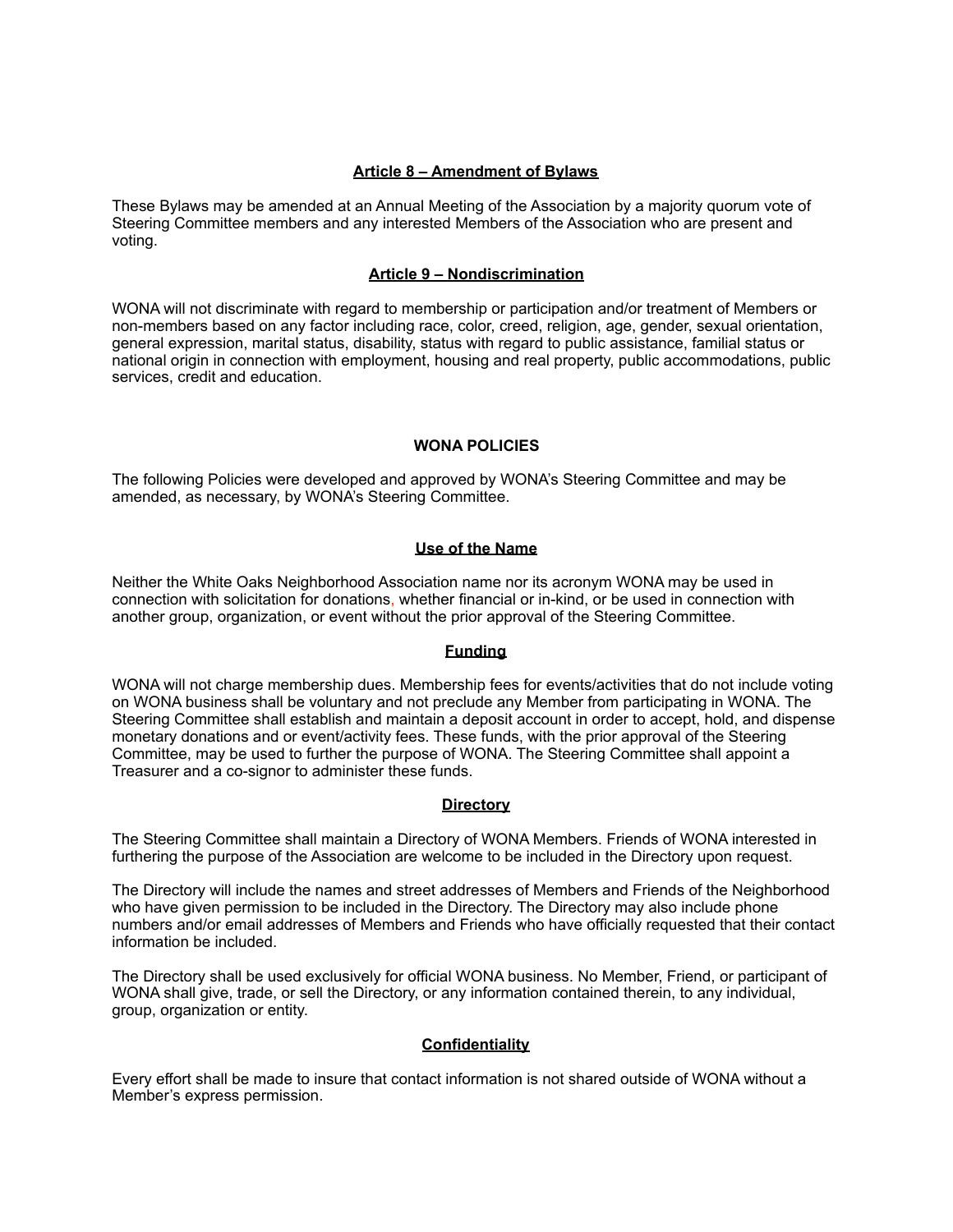#### **Notices**

The Steering Committee shall provide notices of WONA meetings and events via email, flyers, posting on the WONA website (if one exists), and/or yard signs placed throughout the Neighborhood.

## **WONA COMMUNICATION CHANNELS**

## **Email**

The Steering Committee shall appoint an email administrator to:

1. Maintain the WONA Member and participant email list.

2. Maintain the WONA email account.

3. Check the WONA email account at least once per week.

4. Respond to email inquiries and/or forward to the appropriate Member for response.

5. Write, compile, or otherwise prepare content for broadcast emails.

6. Issue broadcast emails in accordance with all relevant WONA Policies and guidelines,

7. Seek Steering Committee approval for any email content about which the email administrator is uncertain.

8. Record and honor requests to opt-out of receiving broadcast emails.

The email administrator may issue emails to the WONA Member and participant email list covering topics including:

1. WONA meeting announcements

2. WONA-sponsored or co-sponsored events

3. Notice of an event, action, or civic news and information regarding an issue related to the interests of the Neighborhood

4. Public safety information sent to WONA by the City of Edina or another governmental agency

5. News or information related to Steering Committee or subcommittee activities, including invitations to participate in surveys and/or provide feedback on specific issues related to the Neighborhood

The following guidelines shall apply to all broadcast emails:

1. To protect the privacy of Members and participants, emails will be sent to "undisclosed recipients" from the official WONA email account.

2. Content should be timely; and time-sensitive content should be emailed well enough in advance of a meeting or event in order to assure reasonable notice.

3. Content should not state an opinion or imply an endorsement that has not been expressly agreed to by the Steering Committee.

4. Sending multiple emails over a short time period shall be avoided. Content shall be assembled for clear, concise and efficient communication.

5. Requests to opt-out of email messages will be recorded and promptly honored.

The following general guidelines shall apply to the email system:

1. The WONA email address shall be \_\_\_\_\_\_\_\_\_\_\_\_\_\_\_\_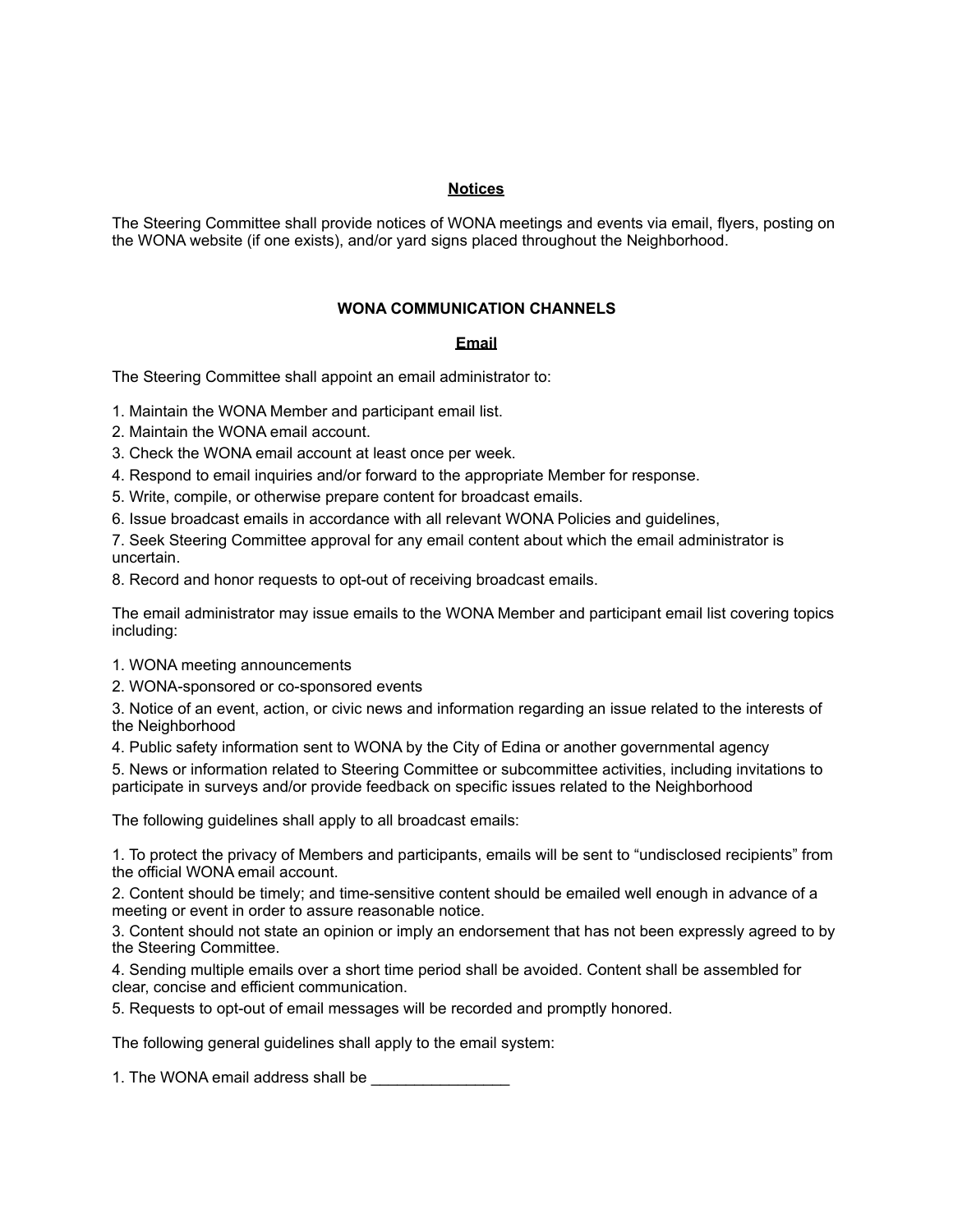2. A change of the WONA email address or email system requires prior approval of the Steering Committee.

3. The email administrator and at least one designated member of the Steering Committee shall have access to the current master email list.

4. The communication administrator and at least one designated member of the Steering Committee shall have the password to the email system.

5. The email list will be not be published, shared, or distributed, except in accordance with these Policies.

6. Emails to Steering Committee and/or Subcommittee members will show the email addresses of all committee and/or Subcommittee members to facilitate response and shared communication.

# **Flyer Protocol**

With the prior approval of the Steering Committee, WONA Flyers may be produced and distributed to publicize WONA meetings, events or other activities supported by WONA.

- Flyers shall be hand-delivered by WONA volunteers to every Member household, church and business.
- Flyers are not mailed and will not be addressed to recipients or otherwise be in mail-able condition.
- Volunteers may not place flyers in mailboxes.
- If a volunteer determines there is no place to leave a flyer safely at a Member household, that household may be skipped.

## **Digital Platforms**

As WONA becomes established and builds its Membership infrastructure, it will consider and employ available resources for other digital communications channels including but not limited to social media, website, and other means to support the Association's communications objectives.

#### **PARLIAMENTARY AUTHORITY**

The rules contained in the current edition of Robert's Rules of Order Newly Revised shall govern the Association in all cases to which they are applicable, and in which they are not inconsistent with these Bylaws and Policies, and any special rules of order that WONA may adopt.

#### **CONFLICT OF INTEREST**

Members of the Steering Committee are responsible for administering the affairs of the Association prudently and honestly while using their best judgment, skill and care for the sole benefit of the Association. Steering Committee members shall not use their role with the Association for personal gain or benefit. Any suspected or reported abuses shall be reviewed and, if necessary, acted upon by the Steering Committee.

## **FIDUCIARY RESPONSIBILITIES**

Members of the Steering Committee should be personally committed to the purpose of the organization and willing to volunteer sufficient time and resources to help further the purpose of the organization and to fulfill their fiduciary responsibilities.